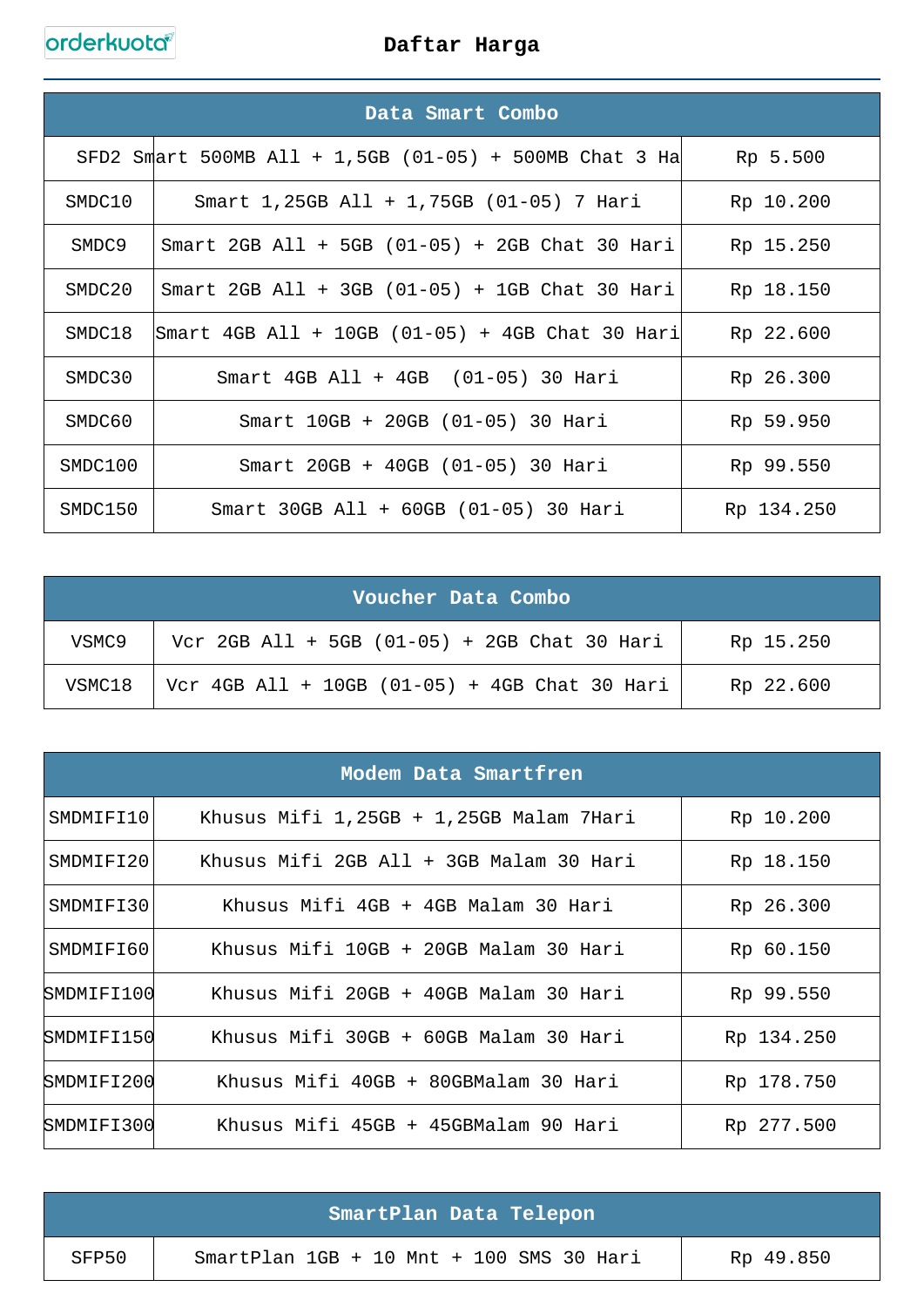## orderkuota

| SFP60  | $SmartPlan$ 2GB + 10 Mnt + 100 SMS 30 Hari     | Rp 54.875  |
|--------|------------------------------------------------|------------|
| SFP75  | SmartPlan $3GB + 10$ Mnt $+ 100$ SMS $30$ Hari | Rp 68.750  |
| SFP100 | $SmartPlan$ 5GB + 10 Mnt + 100 SMS 30 Hari     | Rp 87.050  |
| SFP150 | SmartPlan $9GB +10$ Mnt $+100$ SMS 30 Hari     | Rp 134.100 |
| SFP200 | $SmartPlan$ 14GB + 10 Mnt + 100 SMS 30 Hari    | Rp 178.850 |

|         | Data Smart Unlimited              |           |
|---------|-----------------------------------|-----------|
| SMD22   | Smart Unlimited FUP 1GB 7 Hari    | Rp 22.167 |
| SMD44   | Smart Unlimited FUP 1GB 14 Hari   | Rp 39.200 |
| SMD50   | Smart Unlimited FUP 500MB 28 Hari | Rp 48.550 |
| SMD55   | Smart Unlimited FUP 700MB 28 Hari | Rp 58.350 |
| SMD99   | Smart Unlimited FUP 2GB 28 Hari   | Rp 77.510 |
| SMDP103 | Smart Unlimited FUP 3GB 28 Hari   | Rp 99.000 |

| Voucher Data Unlimited |                                 |            |
|------------------------|---------------------------------|------------|
| VSM5                   | Vcr Unlimited FUP 1GB 7 Hari    | Rp 22.550  |
| VSD44                  | Vcr Unlimited FUP 1GB 14 Hari   | Rp 41.450  |
| VSD50                  | Vcr Unlimited FUP 500MB 28 Hari | Rp 51.850  |
| VSD55                  | Vcr Unlimited FUP 700MB 28 Hari | Rp 58.925  |
| VSD99                  | Vcr Unlimited FUP 2GB 28 Hari   | Rp 78.250  |
| VSD100                 | Vcr Unlimited FUP 3GB 28 Hari   | Rp 101.800 |

|                  | Voucher Mini Data                           |          |
|------------------|---------------------------------------------|----------|
| VSD <sub>2</sub> | Vcr 500MB +1,5GB (01-05) + 500MB Apk 3 Hari | Rp 5.349 |
| VSM1             | Vcr Mini 1GB 24 Jam 7 Hari                  | Rp 7.890 |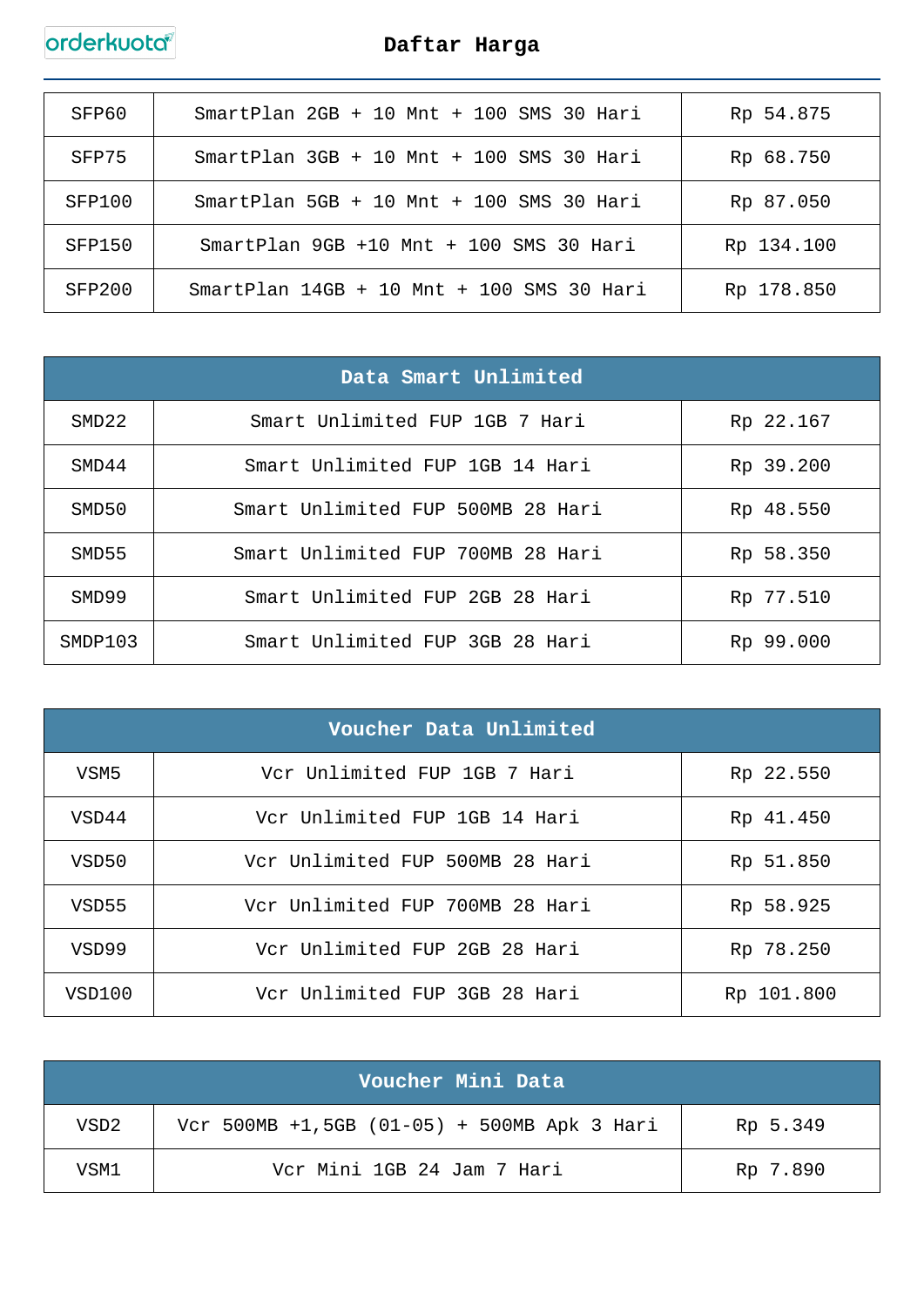# orderkuota

| VSD3 | $ Vcr 1, 25GB 24 Jam + 1, 75GB 01-05 + Chat 7 Hari$ | Rp 10.125 |
|------|-----------------------------------------------------|-----------|
| VSM3 | Vcr Mini 1,5GB 24 Jam 7 Hari                        | Rp 10.940 |

| Smart Data Ion 6 Bulan |                                |           |
|------------------------|--------------------------------|-----------|
| SMDI500                | ION 500MB/Bulan Selama 6 Bulan | Rp 14.950 |
| SMDI1                  | ION 1GB/Bulan Selama 6 Bulan   | Rp 34.000 |
| SMDT3                  | ION 3GB/Bulan Selama 6 Bulan   | Rp 53.250 |

| Booster +FUP Unlimied |                                    |           |
|-----------------------|------------------------------------|-----------|
| SMDB1                 | Booster Tambah FUP 500MB/HR 1 Hari | Rp 2.350  |
| SMDB3                 | Booster Tambah FUP 500MB/HR 3 Hari | Rp 5.400  |
| SMDB7                 | Booster Tambah FUP 500MB/HR 7 Hari | Rp 10.400 |

| Data Kuota Nonstop |                                |           |
|--------------------|--------------------------------|-----------|
| SDN6               | Smart 6GB + Unlimited 28 Hari  | Rp 29.200 |
| SDN10              | Smart 10GB + Unlimited 28 Hari | Rp 42.600 |
| SDN18              | Smart 18GB + Unlimited 28 Hari | Rp 66.450 |
| SDN30              | Smart 30GB + Unlimited 28 Hari | Rp 72.750 |

| Voucher Kuota Nonstop |                                    |           |
|-----------------------|------------------------------------|-----------|
| VSN6                  | Vcr Smart 6GB + Unlimited 28 Hari  | Rp 30.400 |
| VSN10                 | Vcr Smart 10GB + Unlimited 28 Hari | Rp 44.650 |
| VSN18                 | Vcr Smart 18GB + Unlimited 28 Hari | Rp 68.850 |
| VSN30                 | Vcr Smart 30GB + Unlimited 28 Hari | Rp 96.200 |

|      | Mini Data Smart      |          |
|------|----------------------|----------|
| MDS1 | Smart 1GB All 7 Hari | Rp 8.150 |